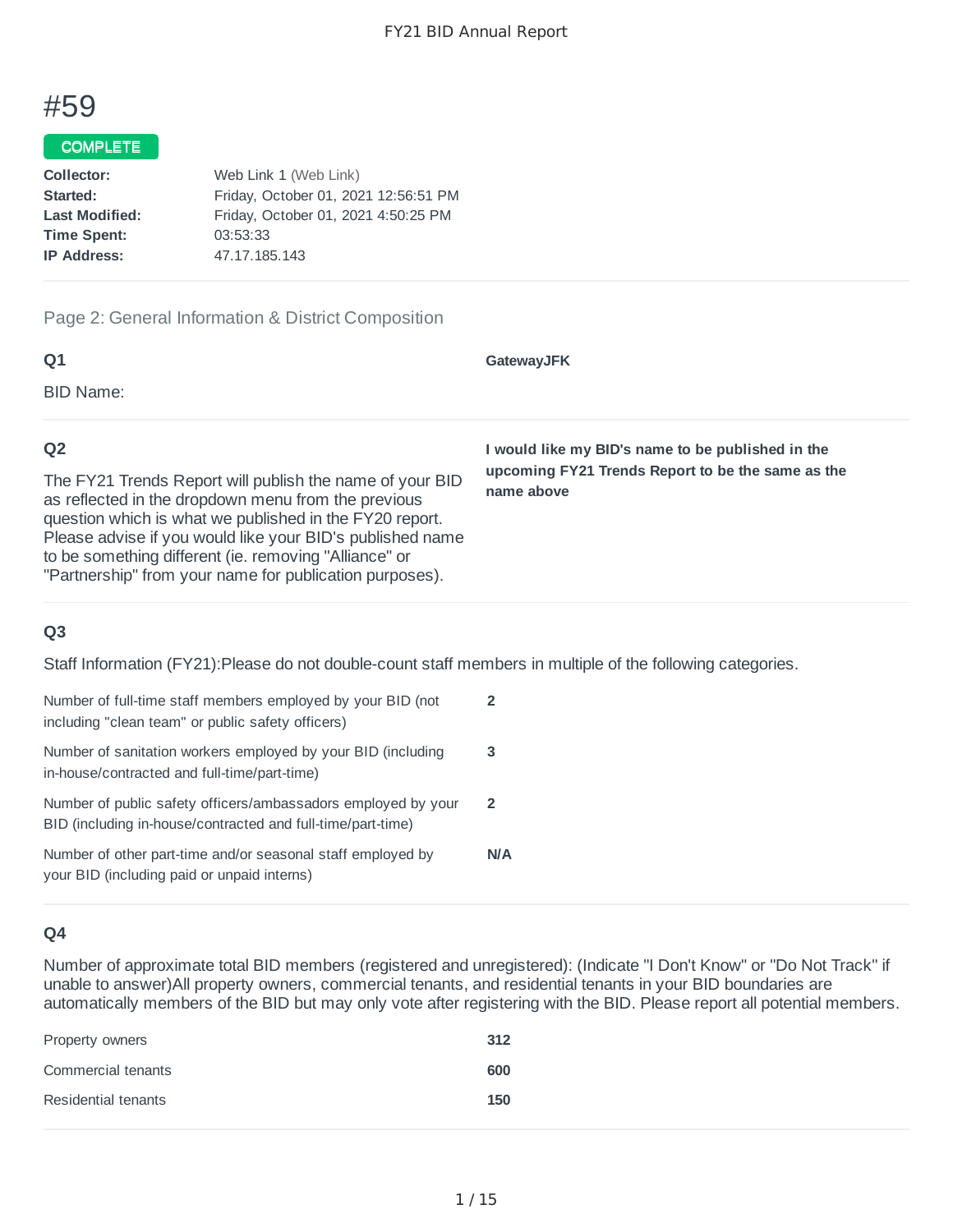Number of registered BID members:(Indicate "I Don't Know" or "Do Not Track" if unable to answer)BID members must register with the BID in order to vote at the annual meeting of the membership; each BID's bylaws outline the process for registering members. Please report only registered members.

| Property owners     | 14 |
|---------------------|----|
| Commercial tenants  | 11 |
| Residential tenants | 27 |

# **Q6**

Number of individual businesses in your district:Please include all retail, restaurant, office, etc., including individual businesses located in multi-tenant spaces

600

# **Q7**

Number of storefronts in your district:(non-residential units that front the street; including ground floor and basement/second floor storefronts with entrances on the street)

| Occupied (active tenant or active renovation)                        | 39 |
|----------------------------------------------------------------------|----|
| Vacant (empty space, no active use, no activity, no<br>construction) |    |
| Total (should be sum of occupied and vacant)                         | 48 |

Page 3: Sanitation

| O8                                                                                                                                                                     | Yes |
|------------------------------------------------------------------------------------------------------------------------------------------------------------------------|-----|
| Does your BID provide any supplemental sanitation<br>services? (If you are unsure which services qualify as<br>supplemental sanitation, check "yes" to view the list.) |     |

Page 4: Sanitation

| Q <sub>9</sub>                                                                                                                                                   | <b>Contracted</b>                                                  |
|------------------------------------------------------------------------------------------------------------------------------------------------------------------|--------------------------------------------------------------------|
| Are your sanitation services:                                                                                                                                    |                                                                    |
| Q10<br>Is there a workforce development component to the hiring<br>and/or training of your sanitation staff? (either in-house or<br>with a partner organization) | Yes (please specify organization if applicable):<br>FEDCAP/Wildcat |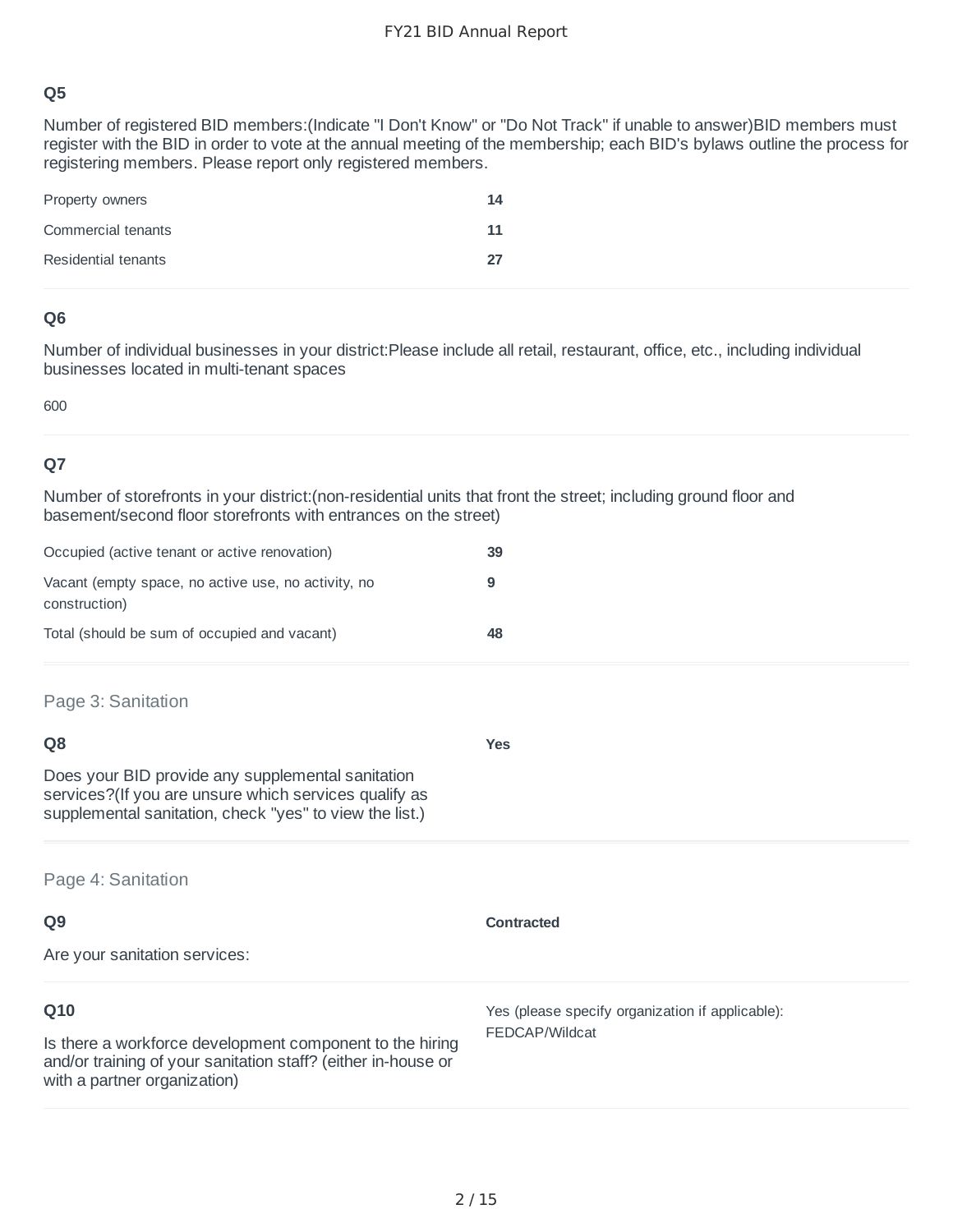| Q11<br>What types of duties are assigned to your sanitation<br>workers? | Street Sweeping and Bagging,<br>Power Washing,<br>Graffiti Removal,<br>Gum, Sticker, and Flyer Removal |
|-------------------------------------------------------------------------|--------------------------------------------------------------------------------------------------------|
| Q12<br><b>Sanitation Outputs &amp; Operations</b>                       |                                                                                                        |

| Number of days per week sanitation services are provided (1-7)<br>days/wk)                                                                                                   | 3     |
|------------------------------------------------------------------------------------------------------------------------------------------------------------------------------|-------|
| Number of hours logged by sanitation workers in FY21 (total<br>hours/year; NOT hours/week or hours/month)                                                                    | 4156  |
| Number of incidents of graffiti removed by your BID in FY21<br>(including graffiti, sticker, poster removal)                                                                 | 279   |
| Number of trash bags collected by your BID in FY21 (total<br>bags/year; NOT bags/week or bags/month)                                                                         | 11    |
| Number of trash and recycling receptacles serviced by your BID<br>(inclusive of BID and City receptacles)                                                                    | 16    |
| AVERAGE hourly wage for sanitation workers at your BID<br>(\$XX.XX/hour; please only enter numerical values) Note the<br>wage rate is the rate sanitation workers are paid.  | 16    |
| AVERAGE hourly bill rate for sanitation workers at your BID<br>(\$XX.XX/hour; please only enter numerical values) Note the bill<br>rate is the rate the BID pays the vendor. | 52.19 |

Page 5: Public Safety

#### **Q13**

Does your BID provide any supplemental public safety services? (If you are unsure what services qualify as supplemental public safety, check "yes" to view the list.)

#### Page 6: Public Safety

# **Q14**

Are your public safety services:

**Contracted**

**Yes**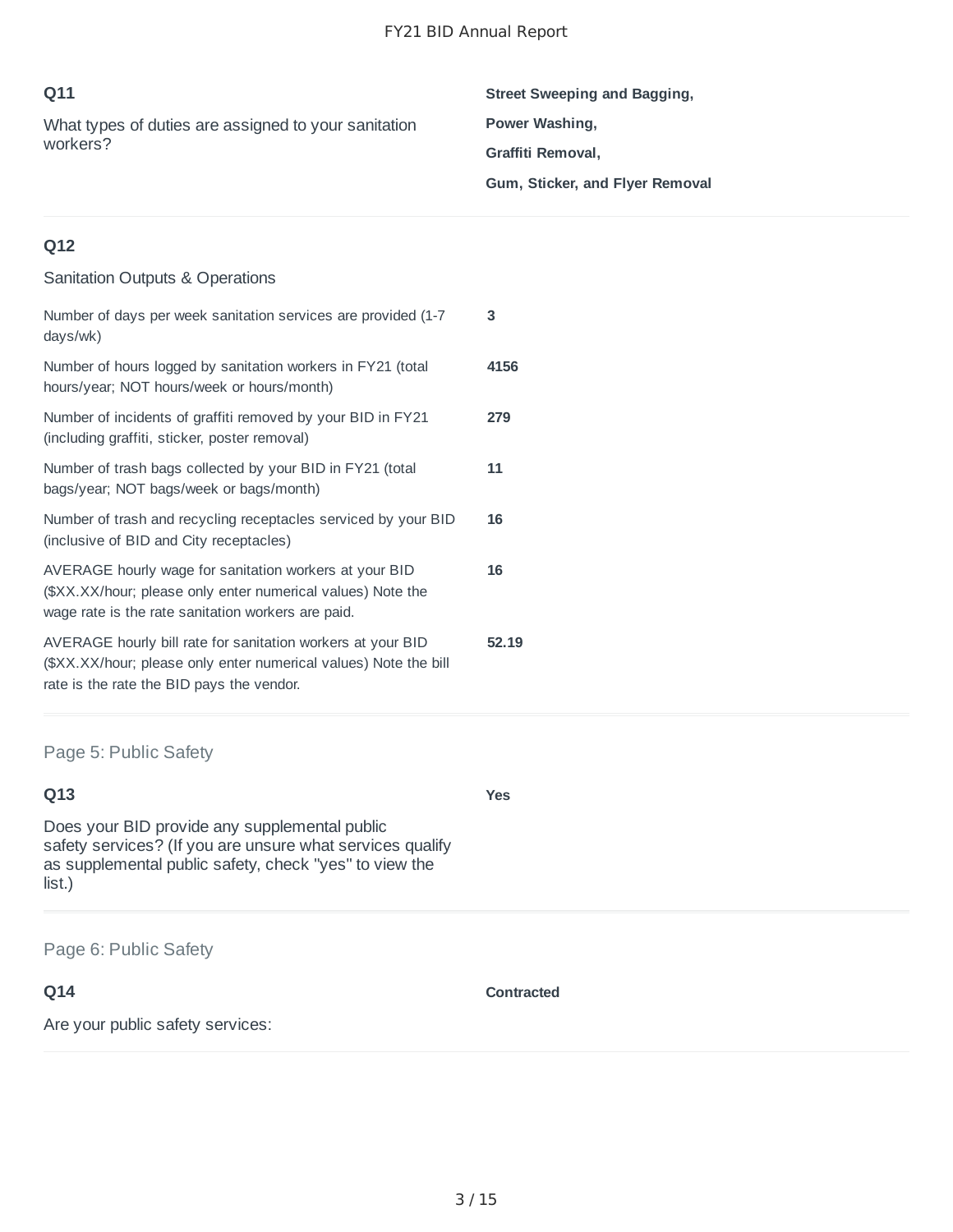| Q15                                                                                                                                                                                                                             | <b>No</b>                     |
|---------------------------------------------------------------------------------------------------------------------------------------------------------------------------------------------------------------------------------|-------------------------------|
| Is there a workforce development component to the hiring<br>and/or training of your public safety staff? (either in-house<br>or with a partner organization)                                                                    |                               |
| Q16                                                                                                                                                                                                                             | Street patrol,                |
| What activities does your public safety program include?<br>(Please select all that apply.)                                                                                                                                     | <b>Coordination with NYPD</b> |
| Q17                                                                                                                                                                                                                             |                               |
| <b>Public Safety Outputs &amp; Operations</b>                                                                                                                                                                                   |                               |
| Number of hours dedicated to public safety program in<br>FY21 (public safety officer patrol and/or administrative staff time<br>allocated to public safety). Please provide total hours/year; NOT<br>hours/week or hours/month) | 2617                          |
| Number of interactions with public safety officers or<br>ambassadors in FY21                                                                                                                                                    | 36                            |
| AVERAGE hourly wage for public safety officers at your BID<br>(\$XX.XX/hour; please only enter numerical values) Note the<br>wage rate is the rate safety officers workers are paid.                                            | 18.00                         |
| AVERAGE hourly bill rate for public safety officers at your BID<br>(\$XX.XX/hour; please only enter numerical values) Note the bill<br>rate is the rate the BID pays the vendor.                                                | 28.83                         |
| Page 7: Streetscape/Beautification                                                                                                                                                                                              |                               |
| Q18                                                                                                                                                                                                                             | <b>Yes</b>                    |
| Does your BID provide any supplemental<br>streetscape/beautification services? (If you are unsure<br>what services qualify as supplemental<br>streetscape/beautification, check "yes" to view the list.)                        |                               |

Page 8: Streetscape/Beautification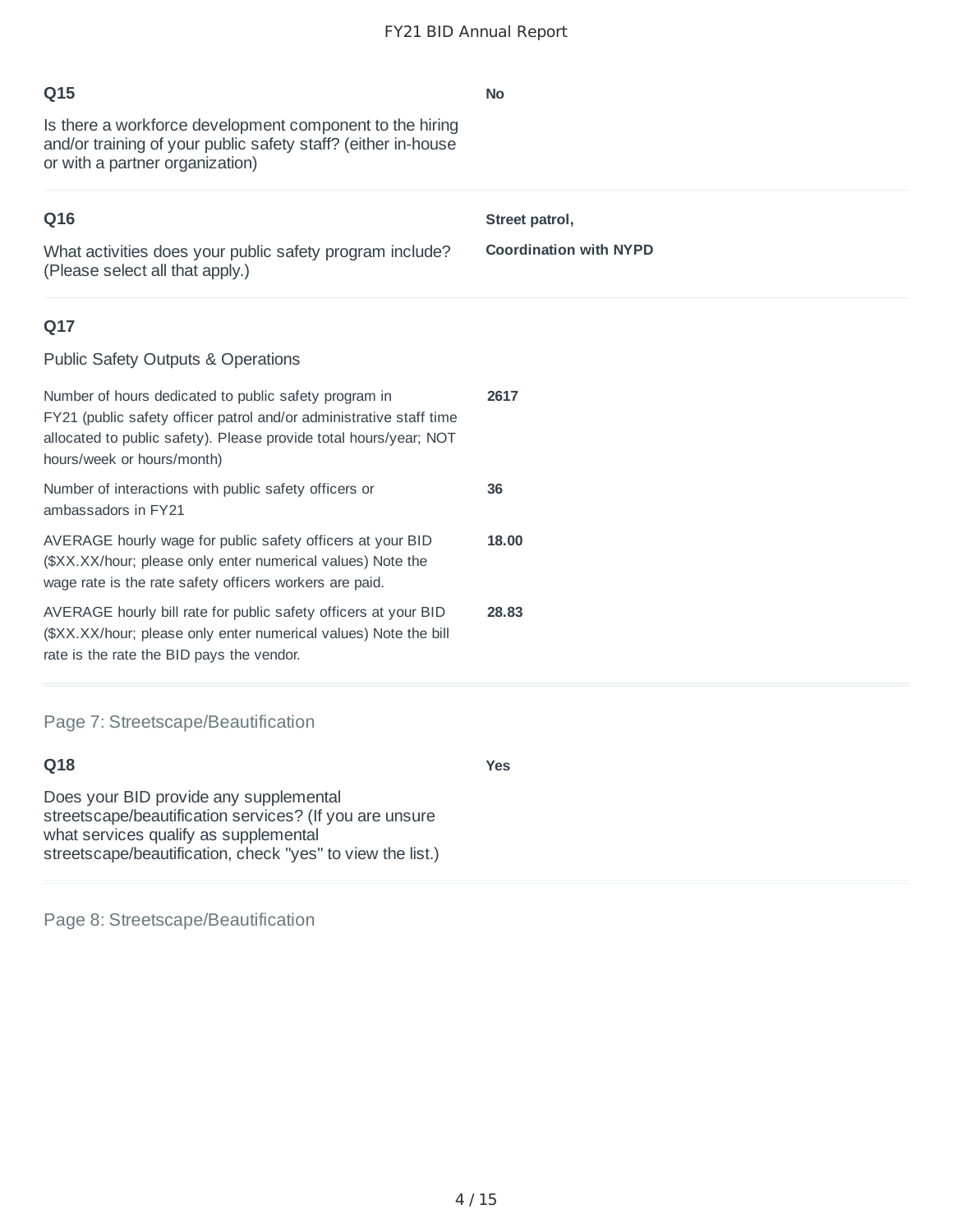# **Q19**

Streetscape/Beautification OutputsPlease do not double-count items in the following categories.

| Number of planters and hanging baskets installed and/or<br>maintained by your BID                                                          | 0  |
|--------------------------------------------------------------------------------------------------------------------------------------------|----|
| Number of tree pits installed and/or maintained by your BID                                                                                | 0  |
| Number of banners installed and/or maintained by your BID in<br><b>FY21</b>                                                                | 26 |
| Number of public art installations sponsored by your BID in<br><b>FY21</b>                                                                 | 1  |
| Number of street furniture elements installed and/or maintained<br>by your BID (e.g. permanent tables, chairs, benches)                    | 0  |
| Number of wayfinding elements installed and/or maintained by<br>your BID (e.g. signs, frames, poles, kiosks)                               | 0  |
| Number of lighting elements installed and/or maintained by your<br>BID (e.g. light poles, rooflights, luminaires)                          | 0  |
| Number of other infrastructure elements installed and/or<br>maintained by your BID (e.g. tree guards, bollards, bike racks,<br>news racks) | 0  |

Page 9: Public Space Management

# **Q20**

Total number of public spaces managed/maintained by your BID

1

# **Q21**

Please list all the public spaces that you maintain.

Median at the intersection of Rockaway Blvd. Farmers Blvd. and Nassau Expy (NY 878).

Page 10: Marketing & Public Events

**Q22**

**Yes**

Does your BID have a Holiday Lighting Program?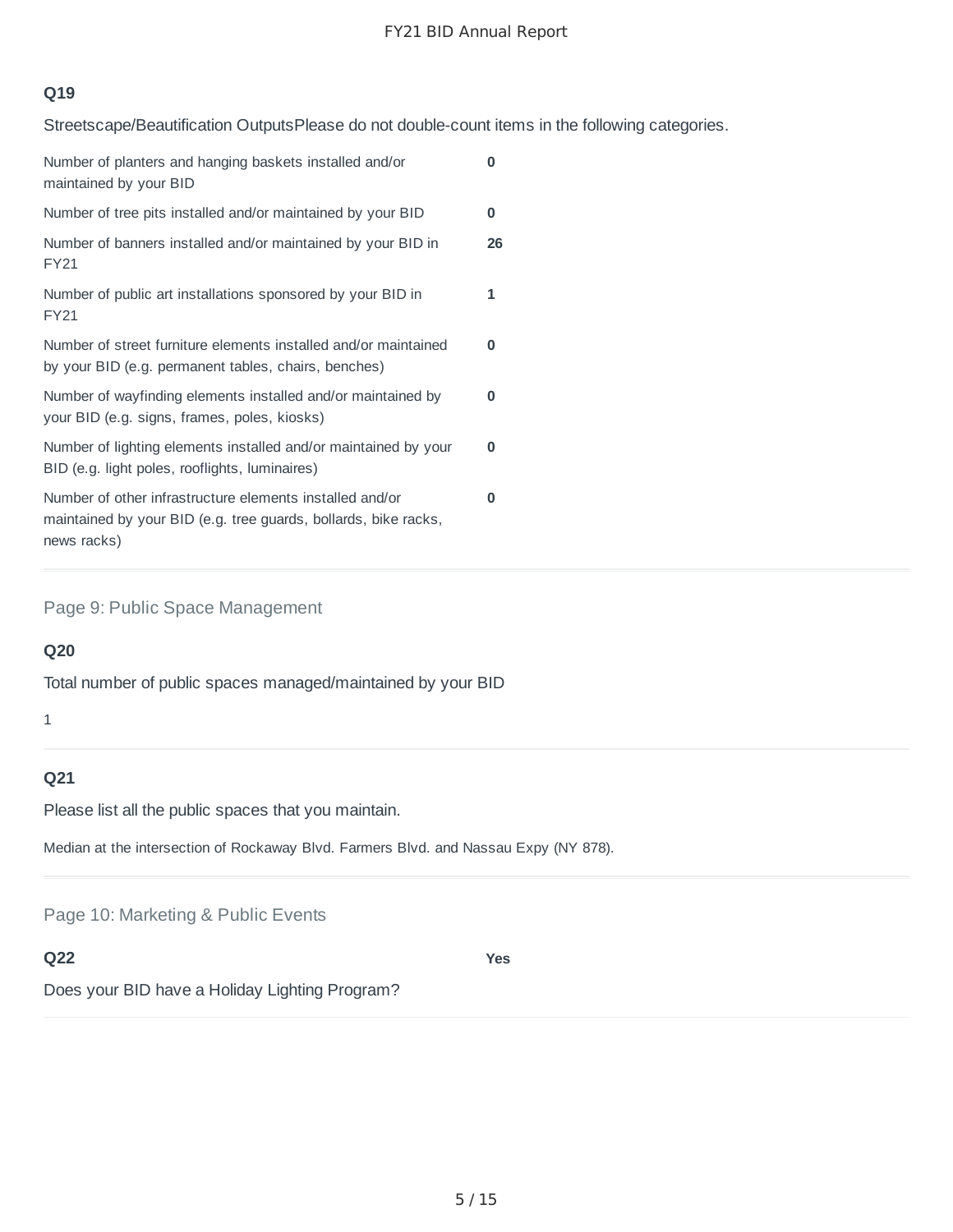| Q <sub>23</sub>                                    | Print advertising (i.e. local newspaper),                     |
|----------------------------------------------------|---------------------------------------------------------------|
| Which communication channels does your BID use?    | Direct mailings,                                              |
|                                                    | Door-to-door visits,                                          |
|                                                    | Flyers,                                                       |
|                                                    | Digital advertising (i.e. Google, Facebook, Instagram<br>ads) |
|                                                    |                                                               |
| Q <sub>24</sub>                                    | Facebook,                                                     |
| Which social media platforms does your BID employ? | Instagram,                                                    |

For each of the following platforms you employ, how many subscribers/followers do you have?

| <b>Email Distribution List</b>                                                                  | 1640                           |
|-------------------------------------------------------------------------------------------------|--------------------------------|
| Facebook                                                                                        | 53                             |
| Twitter                                                                                         | 0                              |
| Instagram                                                                                       | 259                            |
| Q26                                                                                             | District guides/maps,          |
| What kinds of marketing collateral does your BID<br>distribute? (Please select all that apply.) | Event-specific posters/flyers, |
|                                                                                                 | Other (please specify):        |
|                                                                                                 | <b>Newsletters</b>             |

# **Q27**

How many of each item did your BID distribute during the previous fiscal year?Please enter the total distribution number for each category

| District guides/maps (total print run)          | 500  |
|-------------------------------------------------|------|
| Event-specific posters/flyers (total print run) | 500  |
| Other                                           | 4000 |

# **Q28**

Total number of public events coordinated or co-coordinated by your BID during the previous fiscal year:

2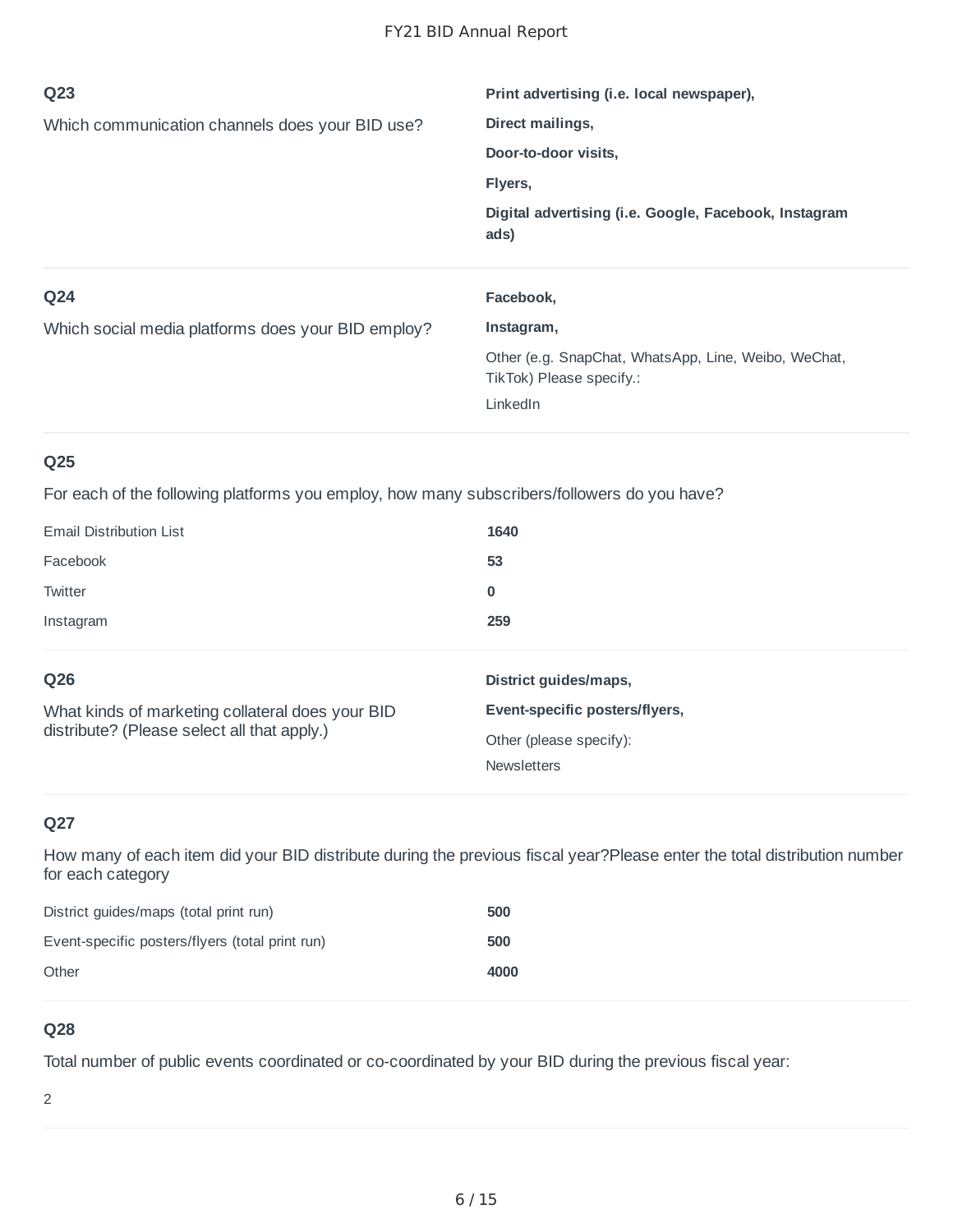Number of attendees to public events coordinated or co-coordinated by your BID (best estimate):

100

Page 11: COVID-19 Pandemic Response

## **Q30**

How much of each type of PPE did you distribute to businesses in FY21 (July 1, 2020 - June 30, 2021)?

| Masks          | 2000 |
|----------------|------|
| Hand sanitizer | 150  |
| Gloves         | 0    |

# **Q31**

How many businesses did you assist with grant or loan applications to support their economic recovery from the COVID-19 pandemic in FY21 (July 1, 2020 - June 30, 2021)? (e.g. federal, state, and city programs) (please enter "n/a" if you did not engage in this activity)

0

| Q32                                                                                                                                                                          | Respondent skipped this question                                                                                |
|------------------------------------------------------------------------------------------------------------------------------------------------------------------------------|-----------------------------------------------------------------------------------------------------------------|
| Share Your Successes: How else did you support<br>businesses and your districts in recovering from the<br>COVID-19 pandemic in FY21?                                         |                                                                                                                 |
| Q33                                                                                                                                                                          | Respondent skipped this question                                                                                |
| Please describe which of your BID programs continued to<br>be affected by the COVID-19 pandemic in FY21. Which<br>programs or services did you have to pause or cancel?      |                                                                                                                 |
| Page 12: Business Support                                                                                                                                                    |                                                                                                                 |
| Q34                                                                                                                                                                          | Information Sessions on federal/state/city regulations or                                                       |
| What kinds of initiatives did your BID implement to<br>support existing business owners in your district during<br>the previous fiscal year? (Please select all that apply.) | programs (e.g. Covid-19 Relief, Reopening, Paid Sick<br>Leave, Affordable Care Act)<br>$\overline{\phantom{a}}$ |

**Workshops & Trainings (e.g. financial management, marketing, accounting)**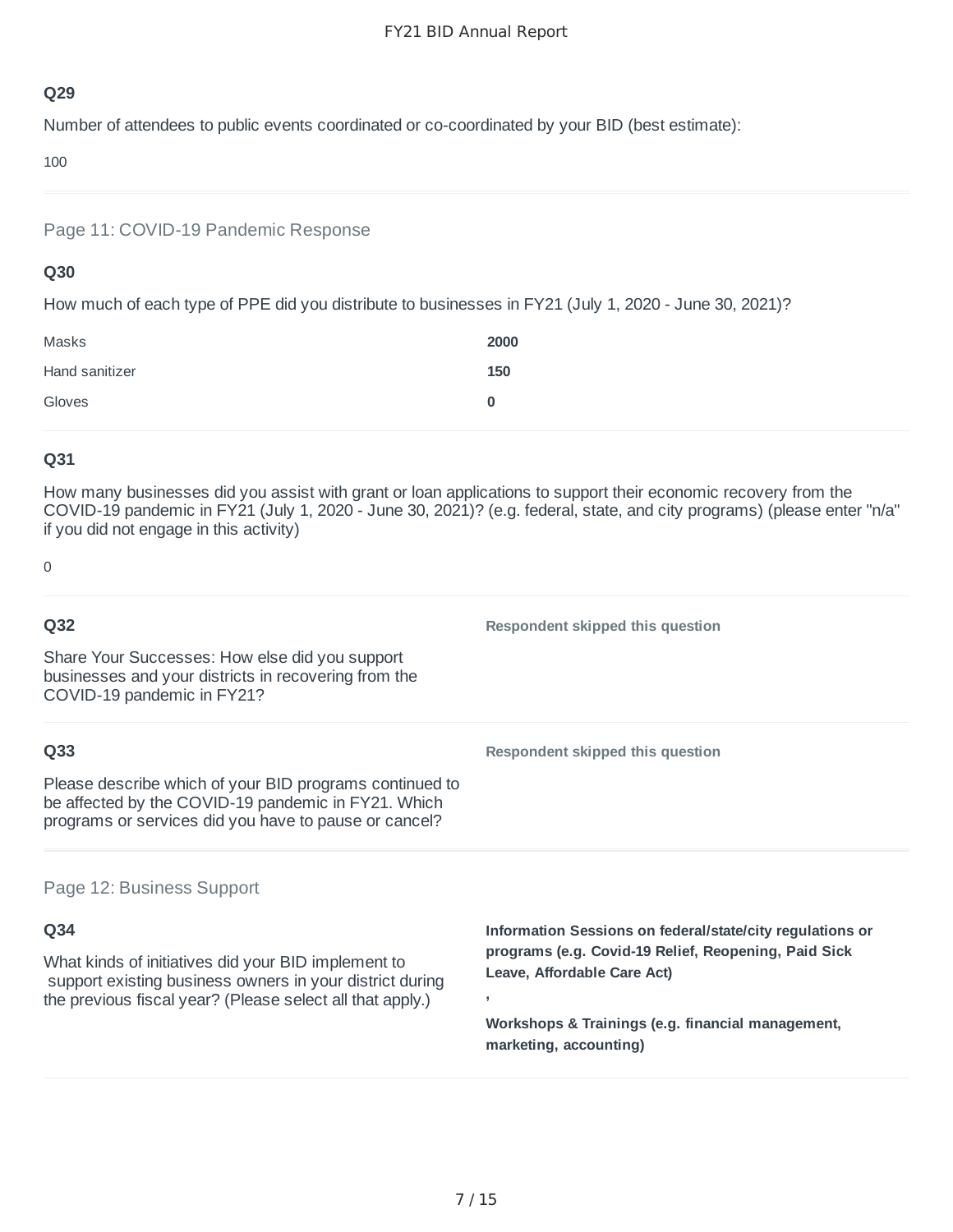| Q35<br>What kinds of initiatives did your BID engage in to attract<br>businesses to your district during the previous fiscal year?<br>(Please select all that apply.) | My BID did not engage in any business attraction<br>initiatives               |
|-----------------------------------------------------------------------------------------------------------------------------------------------------------------------|-------------------------------------------------------------------------------|
| Q36<br>What tools do you use to track vacancies? (Please select<br>all that apply.)                                                                                   | Office/admin staff walking corridor,<br>Communicating with brokers and agents |
| Q37<br>Please list the ways you use collected vacancy data.                                                                                                           | Respondent skipped this question                                              |

How many storefront businesses opened in your district during the previous fiscal year? If you do not track this, please enter "Do Not Track."

Do Not Track

#### **Q39**

How many storefront businesses closed in your district during the previous fiscal year? If you do not track this, please enter "Do Not Track."

Do Not Track

#### **Q40**

**Lower turnover this year**

How did business turnover in your district this year compare to last year?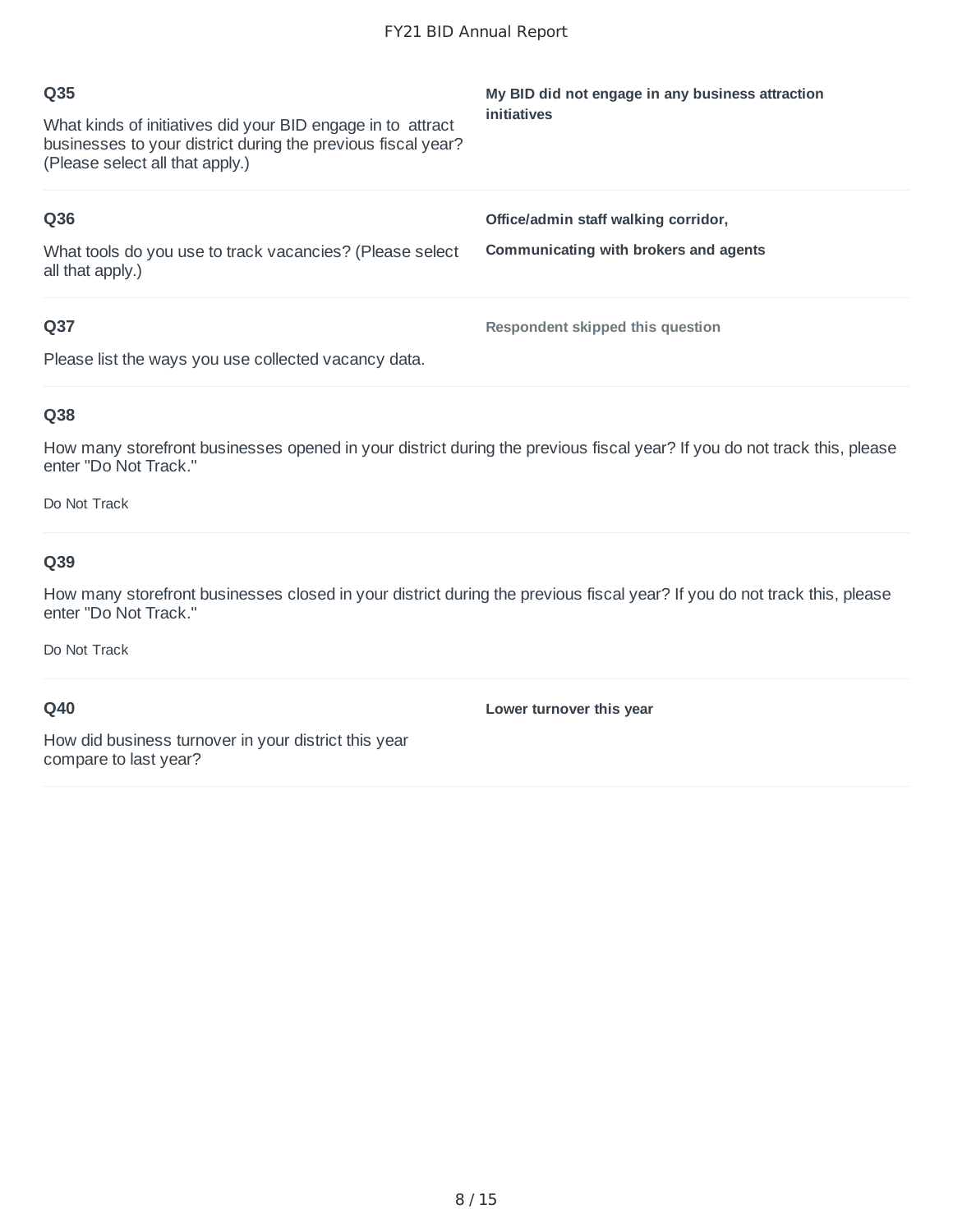Issues Facing Businesses: Taking into account the effects of the COVID-19 pandemic and recovery in FY21, please rate from 1-5 how challenging the following issues are for business owners in your district:

| 3 - Moderately challenging    |
|-------------------------------|
| 3 - Moderately challenging    |
| 2 - Somewhat challenging      |
| 4 - Significantly challenging |
| 4 - Significantly challenging |
| 4 - Significantly challenging |
| 5 - Most challenging          |
| 3 - Moderately challenging    |
| 4 - Significantly challenging |
| 5 - Most challenging          |
| 5 - Most challenging          |
|                               |

#### **Q42**

Services for Businesses: Taking into account the effects of the COVID-19 pandemic and recovery in FY21, please rate from 1-5 how valuable these services are to business owners in your district:

| Assisting with applying for financing (loans, etc)                                  | 3 - Moderately valuable    |
|-------------------------------------------------------------------------------------|----------------------------|
| Navigating City processes (applying for licenses, permits, etc)                     | 3 - Moderately valuable    |
| Facilitating disputes regarding fines and fees issued by the City                   | 3 - Moderately valuable    |
| Helping to access government contracts                                              | 4 - Significantly valuable |
| Providing lectures, classes and information on how to improve<br>business practices | 3 - Moderately valuable    |
| Connecting businesses with qualified job candidates                                 | 4 - Significantly valuable |
| Providing support & financial assistance to train employees                         | 3 - Moderately valuable    |
| Applying for City tax incentive programs                                            | 3 - Moderately valuable    |
| Supporting businesses following an emergency/significant<br>interruption            | 3 - Moderately valuable    |
| Supporting businesses in negotiating leases                                         | 3 - Moderately valuable    |
| Helping entrepreneurs connect with legal advice                                     | 3 - Moderately valuable    |
| Identifying available commercial space                                              | 2 - Somewhat valuable      |
| Creating opportunities to network with business owners for B2B<br>sales             | 2 - Somewhat valuable      |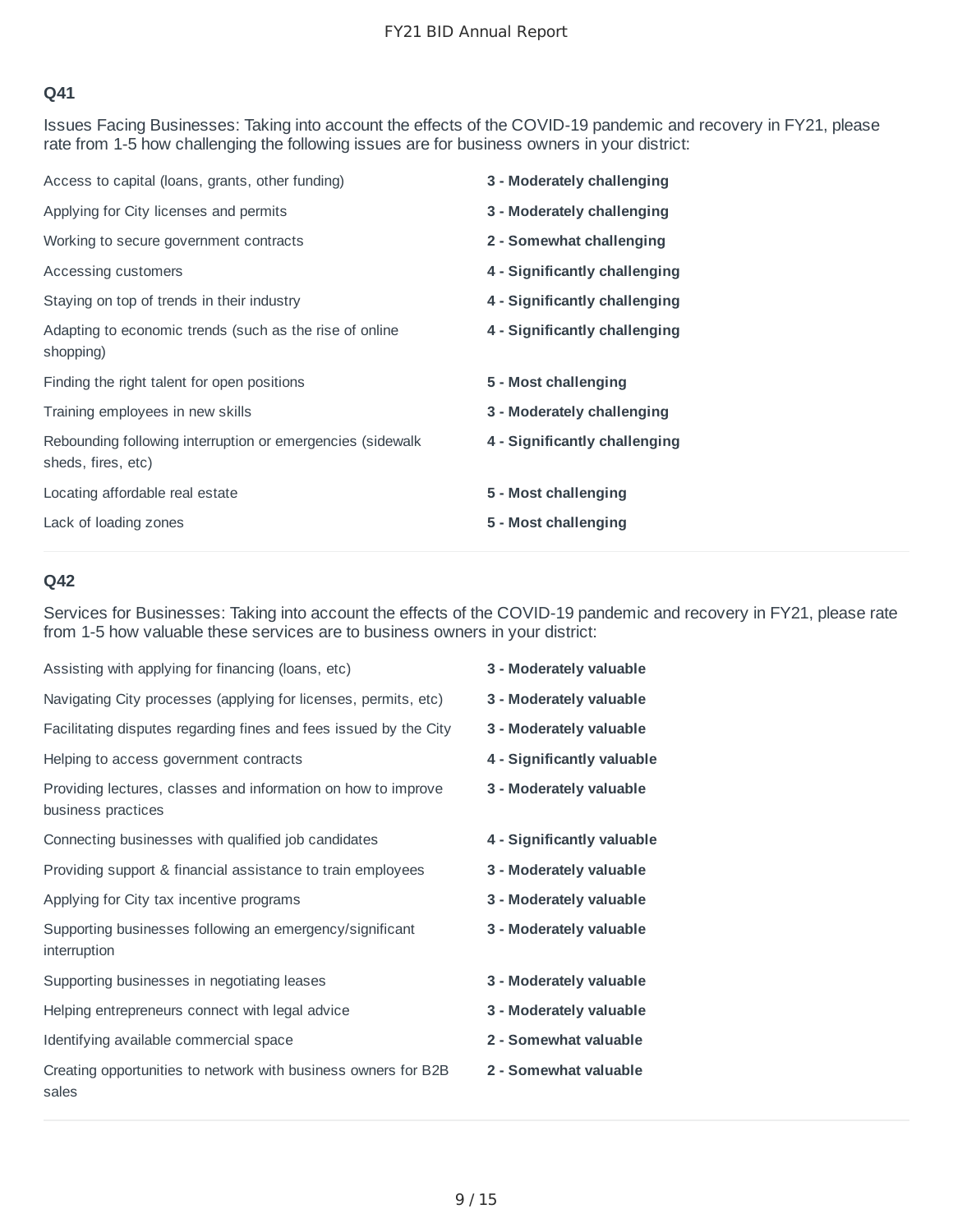Page 13: Surveys & Studies

| Q43<br>What kinds of surveys did your BID conduct during the<br>previous fiscal year? (Please select all that apply.) | Other (please specify):<br>PANYNJ Truck Congestion Survey, Commuter Survey                                                    |
|-----------------------------------------------------------------------------------------------------------------------|-------------------------------------------------------------------------------------------------------------------------------|
| Q44<br>Which audience(s) did your BID survey? (Please select all<br>that apply)                                       | <b>Business owners</b>                                                                                                        |
| Q45<br>How were stakeholder surveys conducted? (Please select<br>all that apply)                                      | Online (e.g. SurveyMonkey, Google form),<br><b>Interviews</b>                                                                 |
| Q46<br>What district data is your BID collecting and/or tracking?                                                     | Public transit ridership (subway/bus),<br>Crime incidents,<br>311 reports in district,<br>Other (please specify):<br>Potholes |

# **Q47**

Did you provide any of this data to City agencies to solve a specific problem in your district? Please explain.

We conduct an annual pothole survey each spring - this year we reported 157 Potholes Reported to DOT and 30 Other Street Issues

| Q48                                                                                                                                                                   | Respondent skipped this question |
|-----------------------------------------------------------------------------------------------------------------------------------------------------------------------|----------------------------------|
| What tools and resources would help your BID better<br>collect/track this data?                                                                                       |                                  |
| Q49                                                                                                                                                                   | Respondent skipped this question |
| What datapoints, not currently in the Trends Report, would<br>you find useful to know about your fellow BIDs?                                                         |                                  |
| Q <sub>50</sub>                                                                                                                                                       | <b>No</b>                        |
| Did your BID complete any research or planning<br>studies during the previous fiscal year?(e.g. streetscape<br>study, parking study, market research, retail leakage) |                                  |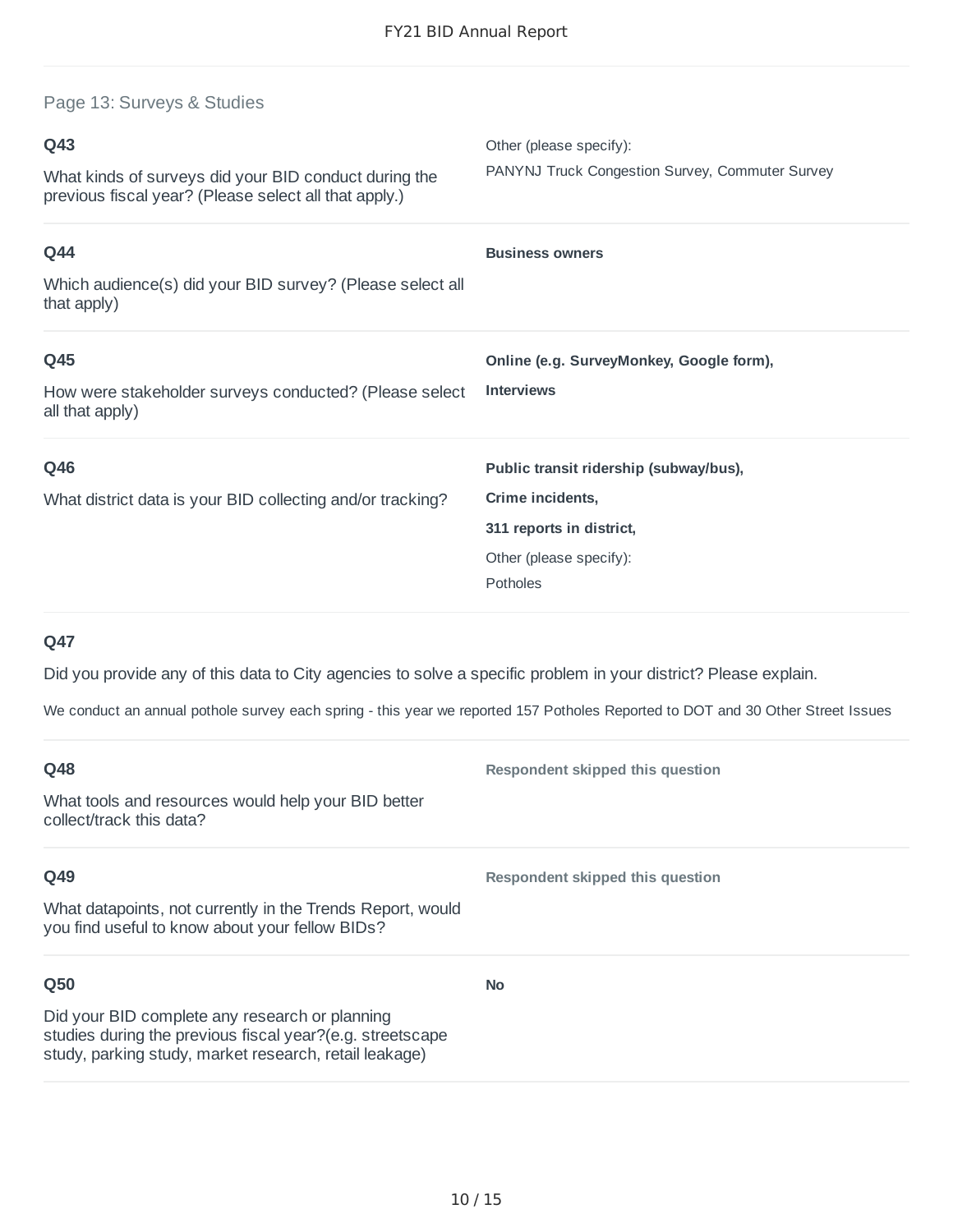| Q51                                                                      | Respondent skipped this question |
|--------------------------------------------------------------------------|----------------------------------|
| What was the topic the research/planning study?                          |                                  |
| Q52                                                                      | Respondent skipped this question |
| What was/is the desired outcome of the research/planning<br>study?       |                                  |
| Q53                                                                      | Several times a week             |
| How frequently do you report district issues to 311?                     |                                  |
| Q54                                                                      | <b>Blocked Driveway,</b>         |
| Please check the top 5 issues that you most frequently<br>report to 311: | <b>Illegal Parking,</b>          |
|                                                                          | Street Sign,                     |
|                                                                          | New Tree,                        |
|                                                                          | <b>Illegal Dumping</b>           |
|                                                                          |                                  |

Please rate your satisfaction with 311, based on the timeliness and thoroughness of resolution of reported incidents.

| ☆                                                                            | 4                                |
|------------------------------------------------------------------------------|----------------------------------|
| Q56                                                                          | Respondent skipped this question |
| Please provide general feedback on the resolution of your<br>311 complaints: |                                  |

Page 14: District & Interagency Challenges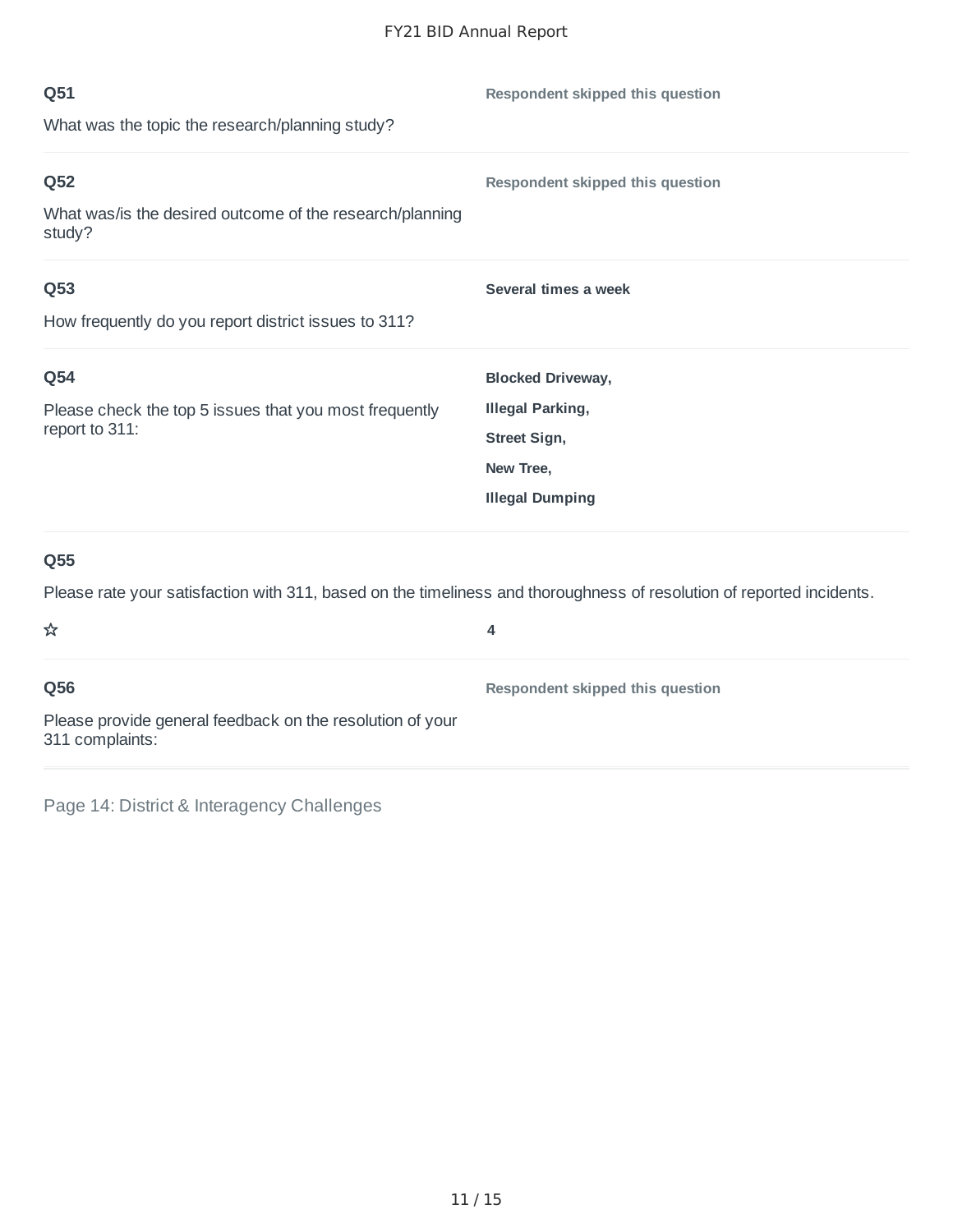Please rank the most important issues facing your district.(drag and drop boxes to sort these issues; select N/A if not a relevant issue in your district)

| Cleanliness                  | 1                       |
|------------------------------|-------------------------|
| Security/crime               | $\overline{\mathbf{c}}$ |
| Illegal street vending       | $\overline{\mathbf{z}}$ |
| Not enough foot traffic      | N/A                     |
| Sidewalk congestion          | <b>N/A</b>              |
| Commercial vacancies         | <b>N/A</b>              |
| Rising commercial rents      | <b>N/A</b>              |
| Homelessness                 | 6                       |
| Panhandling                  | 4                       |
| Drug abuse                   | 8                       |
| Street parking               | 9                       |
| Infrastructure construction  | 5                       |
| <b>Building construction</b> | N/A                     |
| Traffic congestion           | 3                       |

# **Q58**

Are there additional issues your district is facing that you would like to bring to the attention of SBS?

Illegal dumping is in major need of action.

| O <sub>59</sub>                                                                                           | Department of Transportation (DOT),    |
|-----------------------------------------------------------------------------------------------------------|----------------------------------------|
| Please select the top 3 agencies with which you have the<br>most difficulty coordinating & communicating. | Department of Sanitation (DSNY),       |
|                                                                                                           | Department of Parks & Recreation (DPR) |

#### **Q60**

Please describe the specific challenges you have with these 3 agencies. (Example: lack of appropriate contact/relationship, slow response, etc.)

Parks is extremely slow to respond to street tree issues. It literally took us years to remove dead trees; and we are not sure if they will be replaced.

#### **Q61**

Please suggest specific ideas and tools that may be helpful in addressing these challenges.

Maintenance agreements for trees and tree pits, and cityfunding to support taking care of them.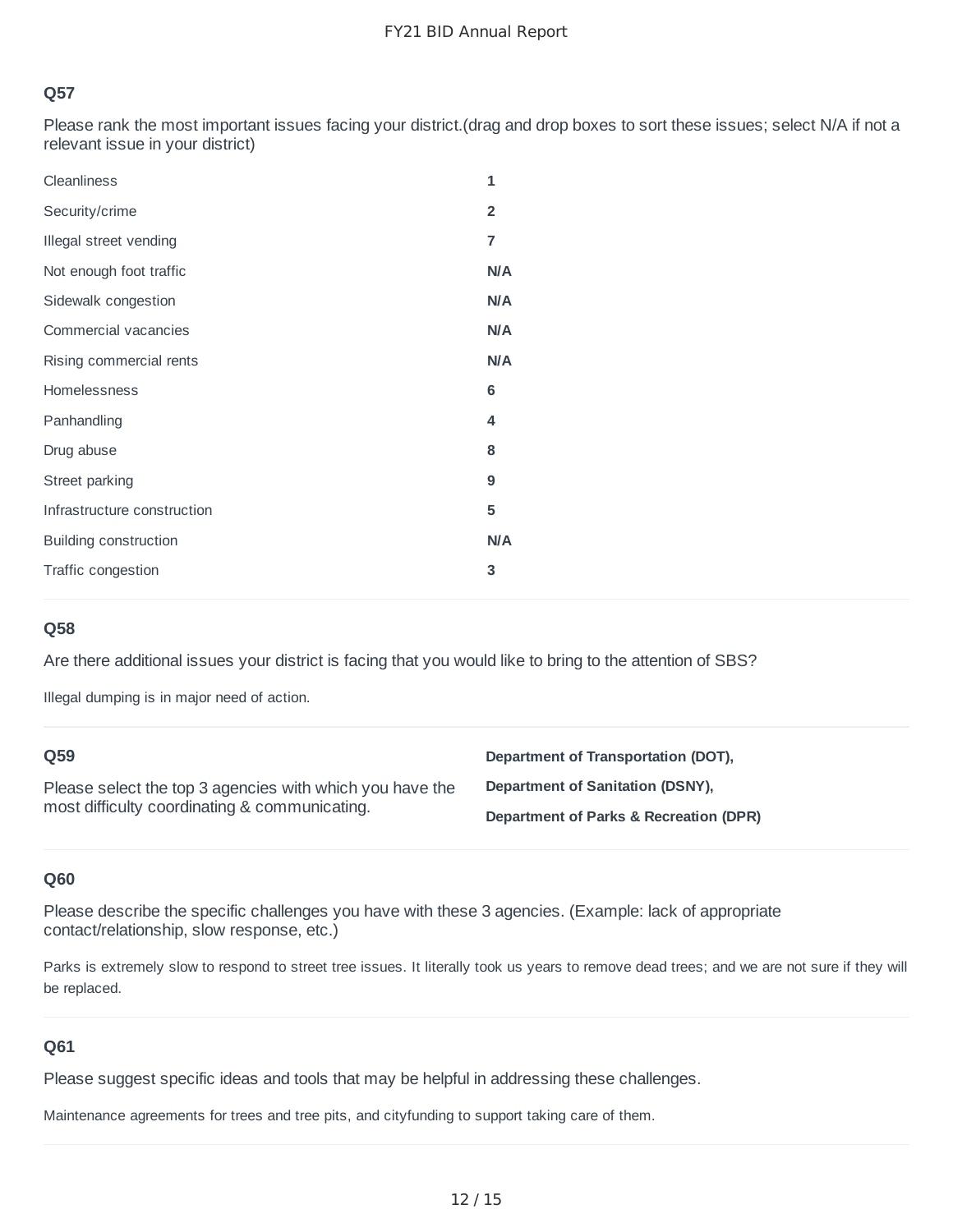**No**

**No**

**No**

#### Page 15: Governance: FY21 Meetings

#### **Q62**

SBS keeps a log of the hundreds of BID meetings (Annual, Board, Committee, etc.) we attend, including important information regarding quorum, official actions taken, and purpose/intent of meeting.To assist in verifying our records, please indicate the dates of those meetings for FY21 (July 1, 2020 – June 30, 2021) in the fields below. Please indicate your meetings in the following format: MM/DD/YYYY

| Annual Meeting                          | 10/22/2020 |   |
|-----------------------------------------|------------|---|
| Board of Directors meeting 1 09/01/2020 |            | , |
| Board of Directors meeting 2 12/15/2020 |            | , |
| Board of Directors meeting 3 02/16/2021 |            | , |
| Board of Directors meeting 4 06/08/2021 |            | , |
| Finance Committee meeting 10/28/2020    |            |   |
|                                         |            |   |
| Finance Committee meeting 05/19/2021    |            |   |
| 2                                       |            |   |
| Audit Committee meeting                 | 12/11/2020 |   |
|                                         |            |   |

#### **Q63**

If you had more meetings in FY21, please enter in the below textbox.

Board of Directors - 4/29/21 Special Meeting

#### **Q64**

Is your BID filed in PASSPort (the City's digital Procurement and Sourcing Solutions Portal)?

#### **Q65**

If filed in PASSPort, have your BID's principal owners/officers been updated in the portal since any recent changes? (e.g. since Officers of the Board were last elected or a new Executive Director started)

Page 16: Fiscal Information: External Revenue

# **Q66**

Did you allocate executive/staff salaries to program expenses in your accompanying FY21 budget (Excel template)? In other words, please ensure the financials you submit on the accompanying Excel file are consistent with how you respond below.

#### **Q67**

Estimate how many total hours of staff time per week are dedicated to raising external revenue. (including writing grant applications, planning fundraising events, facilitating revenue-generating programs/services, etc.)

 $2 - 4$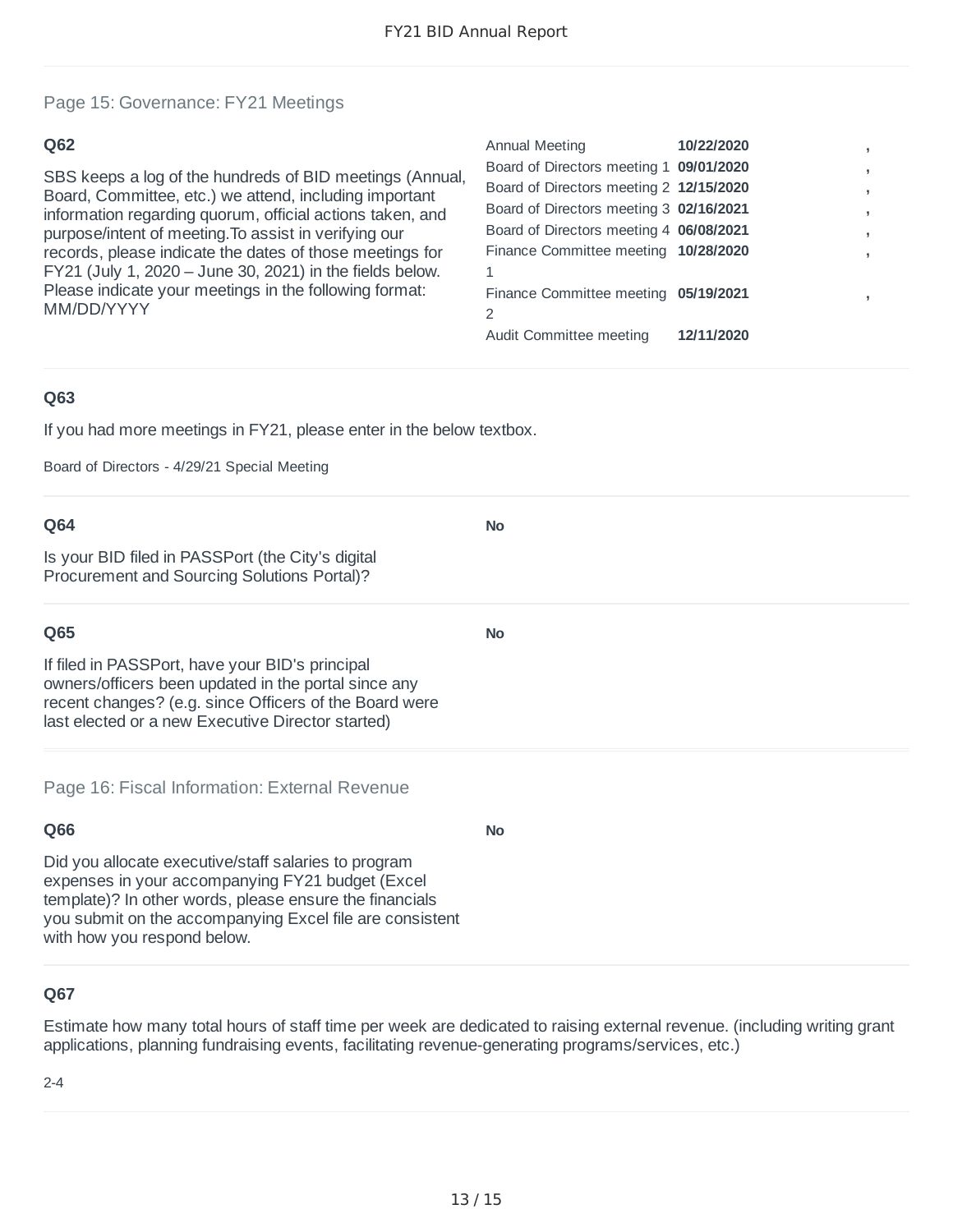# **Q68**

| <b>External Grants</b>                                                                                                                    |             |
|-------------------------------------------------------------------------------------------------------------------------------------------|-------------|
| In FY21, how many grants did you apply to? (including grants<br>from government and private sources)                                      | $\bf{0}$    |
| In FY21, how many grants were you awarded? (including grants<br>from government and private sources)                                      | $\bf{0}$    |
| Q69                                                                                                                                       | <b>None</b> |
| In FY21, what types of grants did you apply to?                                                                                           |             |
| Q70                                                                                                                                       | <b>No</b>   |
| In FY21, did you secure any capital funding for your<br>district? (i.e. funding allocated to district but not directly<br>awarded to BID) |             |
| Q71                                                                                                                                       | <b>No</b>   |
| In FY21 did you receive a federal Paycheck Protection<br>Program loan (PPP)?                                                              |             |

Page 17: Share Your Successes: Core Services